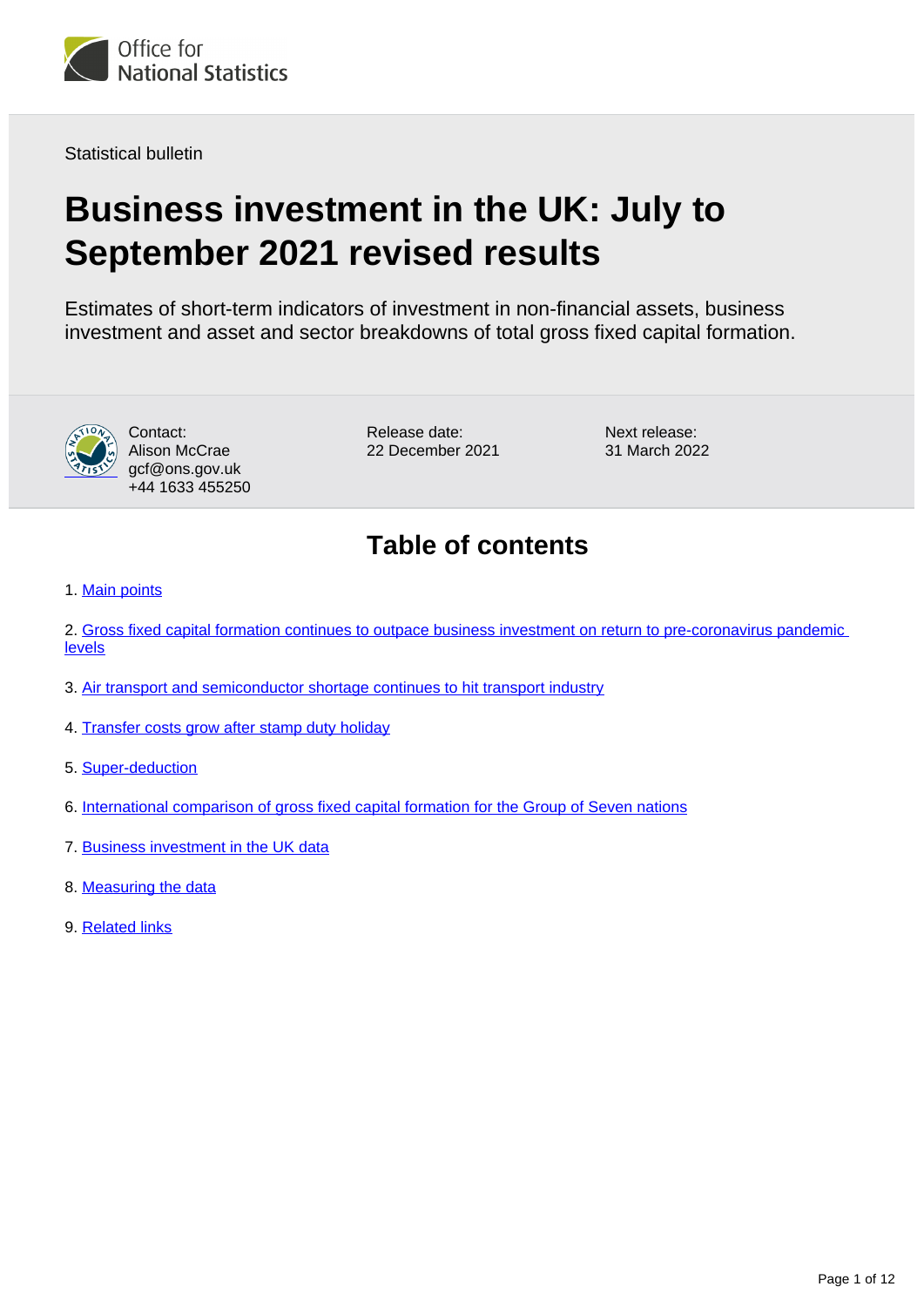# <span id="page-1-0"></span>**1 . Main points**

- **Business investment fell by 2.5% in Quarter 3 (July to Sept) 2021, revised from the first estimate of** negative 0.4%, but was 2.6% higher than the same quarter a year ago.
- Transport equipment contributed most to the quarter-on-quarter fall in business investment, followed by intellectual property products.
- Gross fixed capital formation (GFCF) fell by 0.9% in Quarter 3 2021, revised from the first estimate of negative 0.8%, and was 3.9% higher than Quarter 3 2020.
- Large decreases in transport equipment were offset by positive investment in information and communication technology (ICT) equipment and other machinery and equipment, and dwellings.
- The level of business investment is now 11.7% below Quarter 4 (Oct to Dec) 2019, the quarter before the coronavirus (COVID-19) pandemic began; GFCF levels are 3.9% below, mainly because of the return to pre-coronavirus pandemic levels for dwellings investment.

Current business investment estimates continue to be subject to more uncertainty than usual as a result of data collection challenges faced in the current conditions. More information can be found in [section 8](/economy/grossdomesticproductgdp/bulletins/businessinvestment/julytoseptember2021revisedresults#measuring-the-data).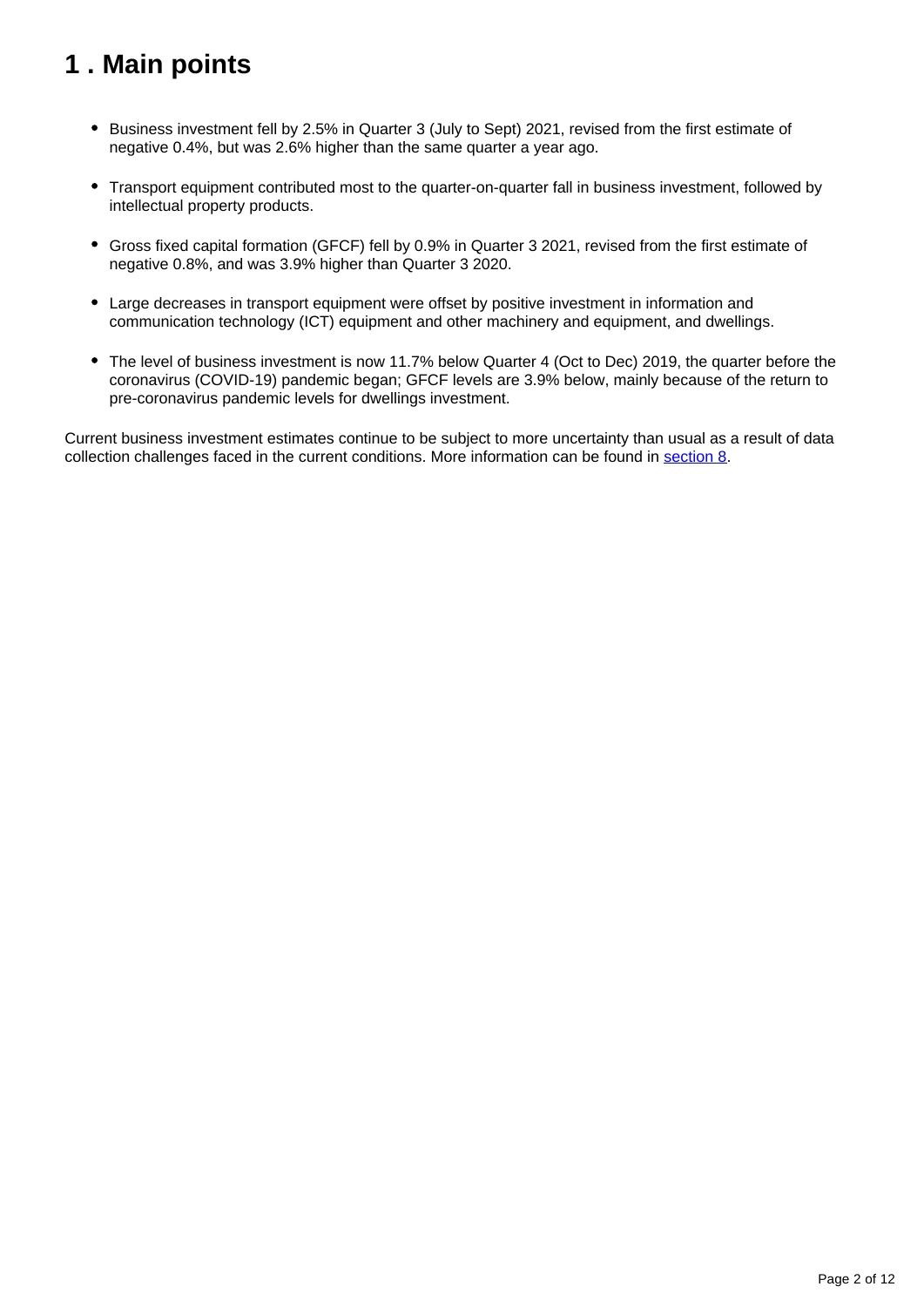# <span id="page-2-0"></span>**2 . Gross fixed capital formation continues to outpace business investment on return to pre-coronavirus pandemic levels**

Business investment, our measure of private sector investment, and our economy-wide measure of investment gross fixed capital formation (GFCF) - both fell in Quarter 3 (July to Sept) 2021 to different extents. Business investment fell by 2.5%, while GFCF only fell by 0.9%. This reflects private businesses demonstrating different patterns of investment to government and households, which have been observed throughout the coronavirus (COVID-19) pandemic.

The assets that contributed most to the quarter-on-quarter fall to business investment were transport equipment and intellectual property products (IPP), at negative 3.7 and negative 0.2 percentage points respectively. This was partially offset by growth in information and communication technology (ICT) equipment and other machinery and equipment, at 1.5 percentage points. Other buildings and structures had flat quarter-on-quarter growth.

#### **Figure 1: Transport equipment contributed most to the quarter-on-quarter fall of business investment**

**UK business investment, chained volume measure, seasonally adjusted, Quarter 1 (Jan to Mar) 2020 to Quarter 3 (July to Sept) 2021**

## Figure 1: Transport equipment contributed most to the quarteron-quarter fall of business investment

UK business investment, chained volume measure, seasonally adjusted, Quarter 1 (Jan to Mar) 2020 to Quarter 3 (July to Sept) 2021



#### **Source: Office for National Statistics – Business Investment results**

**Notes:**

- 1. Q1 refers to Quarter 1 (Jan to Mar), Q2 refers to Quarter 2 (Apr to June), Q3 refers to Quarter 3 (July to Sept) and Q4 refers to Quarter 4 (Oct to Dec).
- 2. Contributions may not sum to total because of rounding.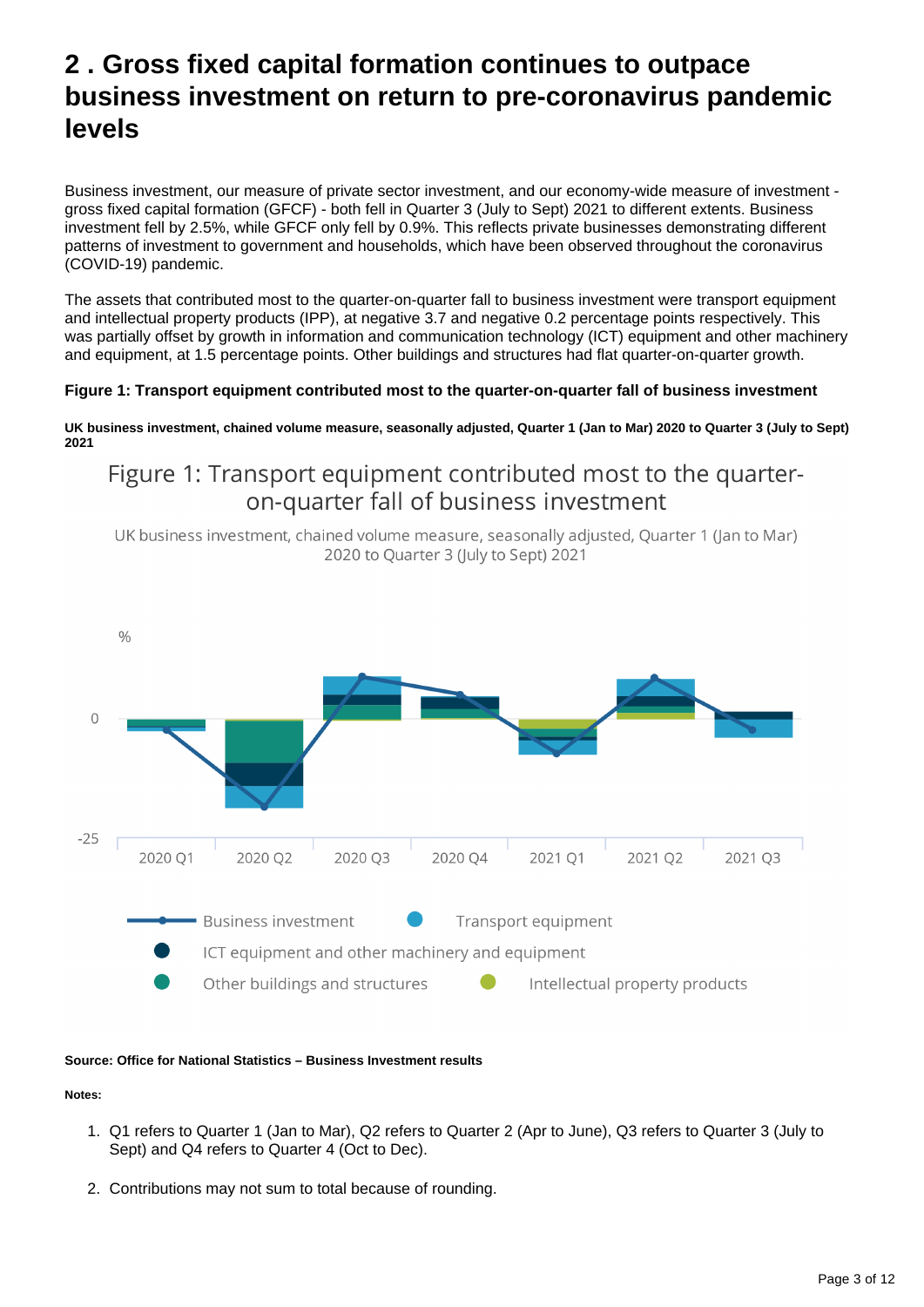Following record falls in both business investment and GFCF after the onset of the coronavirus pandemic, GFCF has moved closer to its pre-pandemic level faster than business investment. When indexed to Quarter 1 (Jan to Mar) 1997, GFCF is currently 6.4 percentage points lower than Quarter 4 (Oct to Dec) 2019 (the quarter prior to the onset of the pandemic), while the level of business investment remains 19.0 percentage points lower. The difference between business investment and GFCF is on account of the return to pre-pandemic levels for dwellings investment and government investment. This is now 4.2 and 11.4 percentage points above that of Quarter 4 2019 respectively.

#### **Figure 2: Business investment's recovery has lagged behind that of gross fixed capital formation (GFCF) since the start of the coronavirus pandemic**

**UK business investment, chained volume measure, seasonally adjusted, Quarter 1 (Jan to Mar) 2020 to Quarter 3 (July to Sept) 2021**

**Notes:**

- 1. Q1 refers to Quarter 1 (Jan to Mar), Q2 refers to Quarter 2 (Apr to June), Q3 refers to Quarter 3 (July to Sept) and Q4 refers to Quarter 4 (Oct to Dec).
- 2. UK business investment, chained volume measure, seasonally adjusted, excluding the reclassification of British Nuclear Fuels (BNFL) in Quarter 2 2005.
- 3. Quarter 2 2020 is the largest fall on record for gross fixed capital formation excluding the reclassification of British Nuclear Fuels (BNFL) in Quarter 2 2005.
- 4. Index is referenced to Quarter 1 (Jan to Mar) 1997.

#### **Download this chart**

[.XLSX](https://www.ons.gov.uk/visualisations/dvc1732/line/datadownload.xlsx)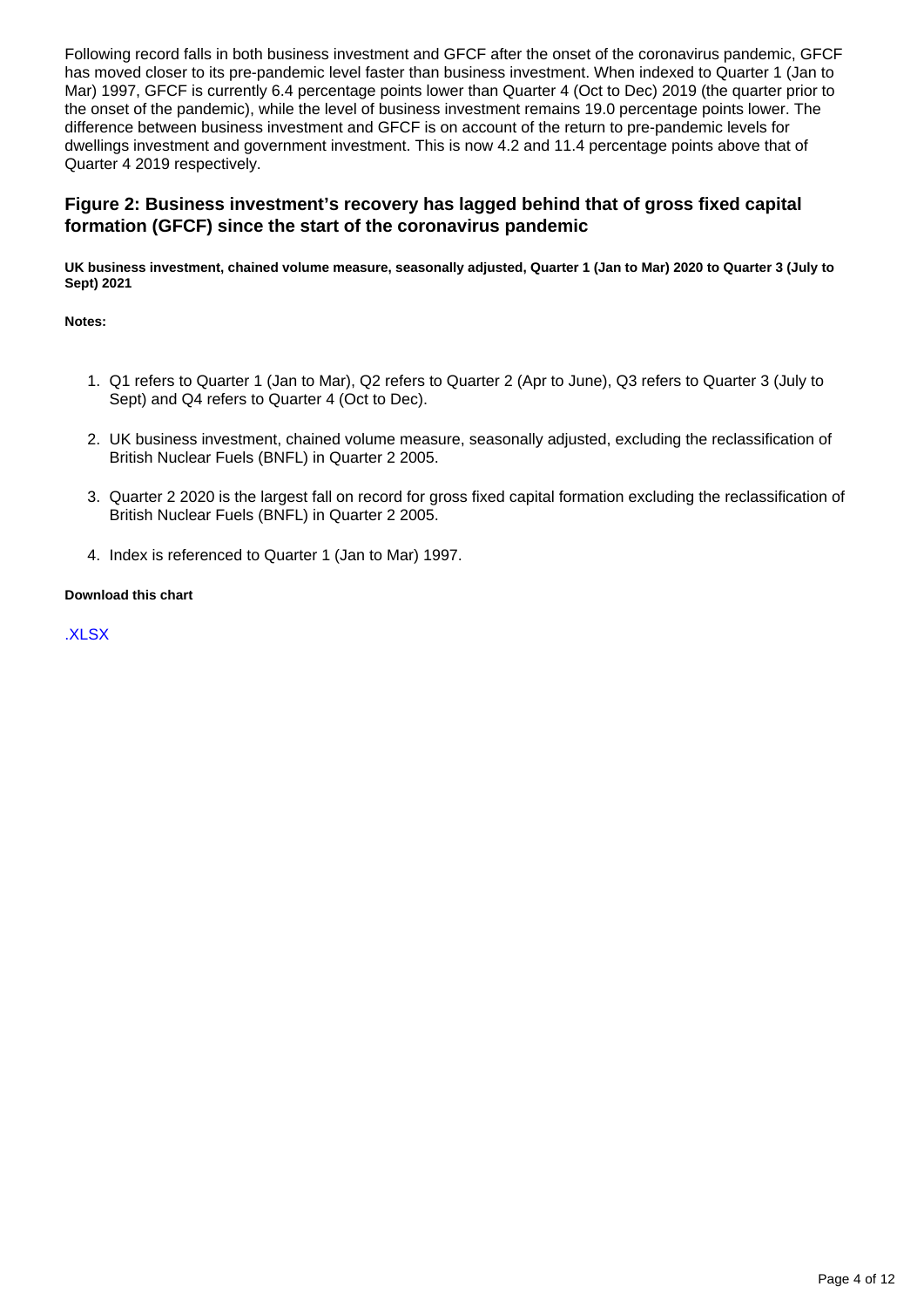# <span id="page-4-0"></span>**3 . Air transport and semiconductor shortage continues to hit transport industry**

Investment in transport equipment fell by 44.8% between Quarter 2 (Apr to June) and Quarter 3 (July to Sept) 2021. Average levels of capital expenditure in transport equipment during the coronavirus (COVID-19) pandemic are lower than pre-pandemic periods. Transport investment can be particularly volatile because of the high value of some transport equipment, such as ships and aircraft, so movements of this size are not unusual.

#### **Figure 3: Average levels of investment in transport equipment during the coronavirus pandemic are lower than pre-pandemic periods**

**UK business investment, chained volume measure, seasonally adjusted, Quarter 1 (Jan to Mar) 1997 to Quarter 3 (July to Sept) 2021**

## Figure 3: Average levels of investment in transport equipment during the coronavirus pandemic are lower than pre-pandemic periods

UK business investment, chained volume measure, seasonally adjusted, Quarter 1 (Jan to Mar) 1997 to Quarter 3 (July to Sept) 2021



#### **Source: Office for National Statistics – Business Investment results**

**Notes:**

1. Q1 refers to Quarter 1 (Jan to Mar), Q2 refers to Quarter 2 (Apr to June), Q3 refers to Quarter 3 (July to Sept) and Q4 refers to Quarter 4 (Oct to Dec).

A significant contributor to the fall was lower investment by the air transport industry, compared with Quarter 2 2021. A further contributor was reduced investment in motor vehicles, particularly in the rental and leasing industry. This was, in part, on account of a shortage in semiconductors. This has slowed the production of new cars, decreasing their availability and limiting the ability to invest. Uncertainty within the motor vehicle industry is also evident from respondent comments to the Quarterly Acquisition and Disposal of Capital Assets Survey (QCAS). The transportation and storage industries recorded the highest number of respondent comments that mentioned delayed investment for Quarter 3 2021 when compared with other industries. These were alongside fewer comments that mentioned investment in cars.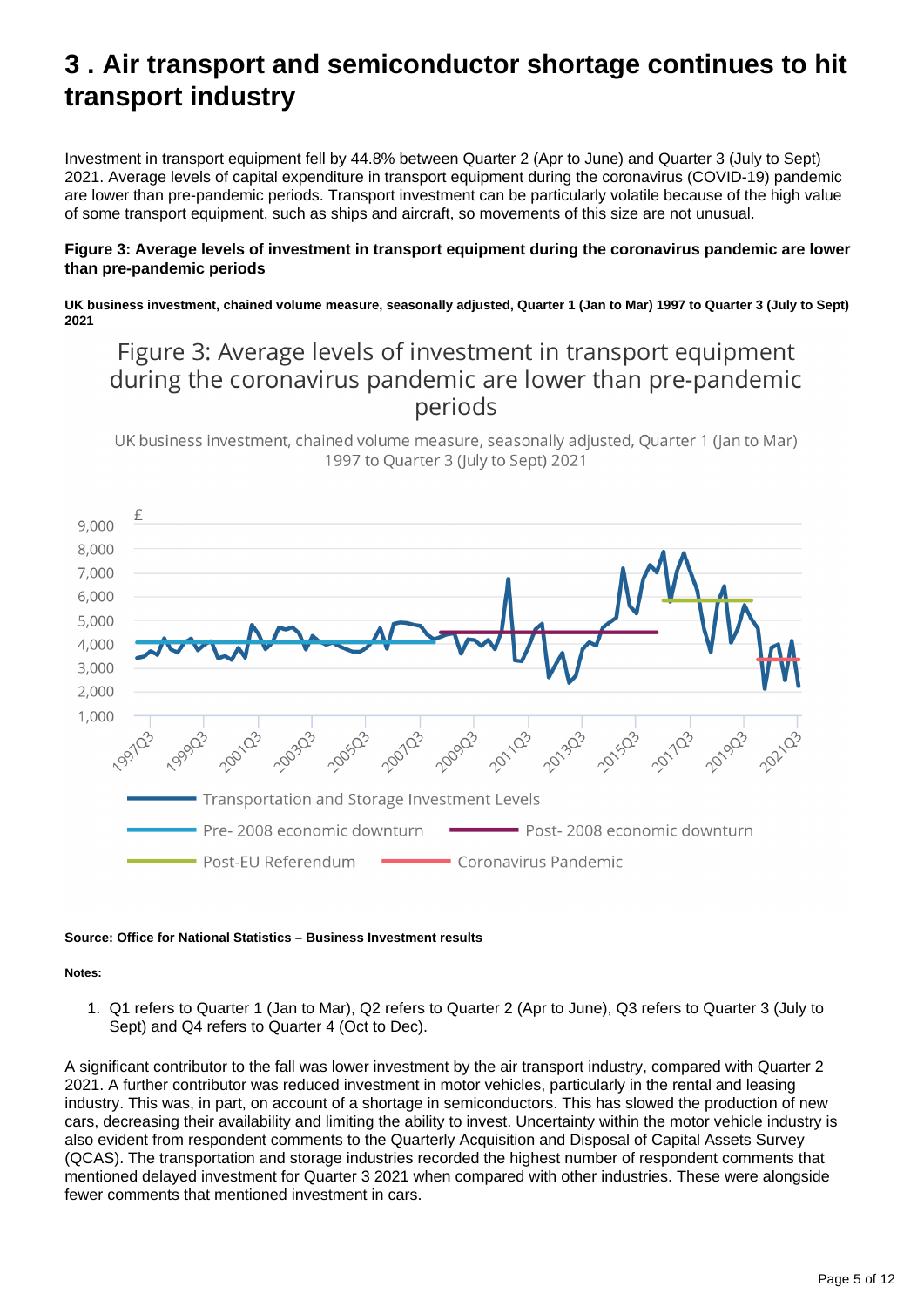# <span id="page-5-0"></span>**4 . Transfer costs grow after stamp duty holiday**

On 8 July 2020, the government and the devolved administrations reduced the rate of stamp duty land tax for [residential properties](https://www.gov.uk/guidance/stamp-duty-land-tax-temporary-reduced-rates#residential-rates-on-purchases-from-8-july-2020-to-30-june-2021) until 30 June 2021 (three months earlier in Scotland, until 31 March 2021). Reducing the rate of stamp duty on homes contributed towards housing market stimulation and led to an increase in the number of stamp duty receipts. This increase in stamp duty receipts can be seen in the transfer costs data within gross fixed capital formation (GFCF). Since Quarter 2 (Apr to June) 2020, there have been five consecutive quarters of growth. This is the longest period of successive growth since mid-2006. Figure 4 shows the large rise since the reduced rates were brought in, which has tapered off since the removal of the reduced rates in Quarter 2 2021.

#### **Figure 4: Transfer costs increased after the introduction of the stamp duty reduction**

#### **UK, Quarter 1 2019 to Quarter 3 2021, index is referenced to Quarter 2 2020**

# Figure 4: Transfer cost Seduced stamp dutiter the introduction<br>stamp duty rates introduction stamp duty rates

UK, Quarter 1 2019 to Quarter 3 2021, index is referenced to Quarter 2 2020



**Source: Office for National Statistics – Business Investment results**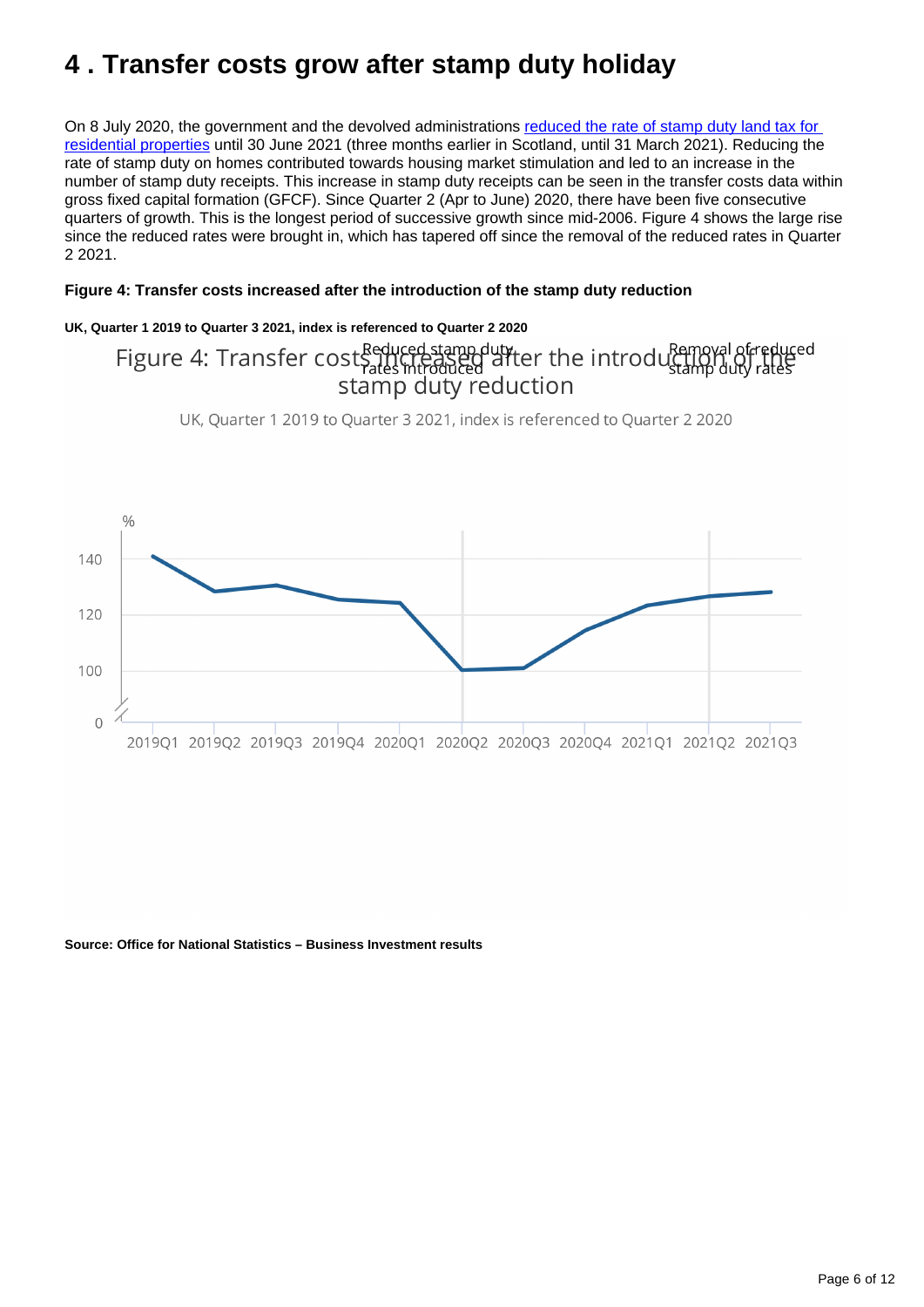# <span id="page-6-0"></span>**5 . Super-deduction**

On 1 April 2021, a new temporary tax relief on qualifying capital asset investment took effect, known as "superdeduction". Even though there are some differences in qualifying items, the impact of this incentive is most likely to be reflected in Information and communication technology (ICT) equipment, and other machinery and equipment.

#### **Figure 5: Information and communication technology (ICT) equipment and other machinery and equipment outpaces all other business investment assets in a return to pre-pandemic levels**

#### **UK, Quarter 1 2018 to Quarter 3 2021, index is referenced to Quarter 4 2019**

Figure 5: Information and communication technology deduction equipment and other machinery and equipment outpaces all other business investment assets in a return to pre-pandemic levels



UK, Quarter 1 2018 to Quarter 3 2021, index is referenced to Quarter 4 2019

#### **Source: Office for National Statistics – Business Investment results**

#### **Notes:**

- 1. Q1 refers to Quarter 1 (Jan to Mar), Q2 refers to Quarter 2 (Apr to June), Q3 refers to Quarter 3 (July to Sept) and Q4 refers to Quarter 4 (Oct to Dec).
- 2. Index is referenced to Quarter 4 (Oct to Dec) 2019.

Revised estimates show that investment in ICT equipment, and other machinery and equipment, has increased quarter-on-quarter since Quarter 1 (Jan to Mar) 2021. This coincides with the launch of the "super-deduction" capital allowance. Since Quarter 1 2021, the asset has outpaced all other business investment assets in a return to pre-pandemic levels. However, it is hard to distinguish how much of this increase in investment is because of the "super-deduction" scheme.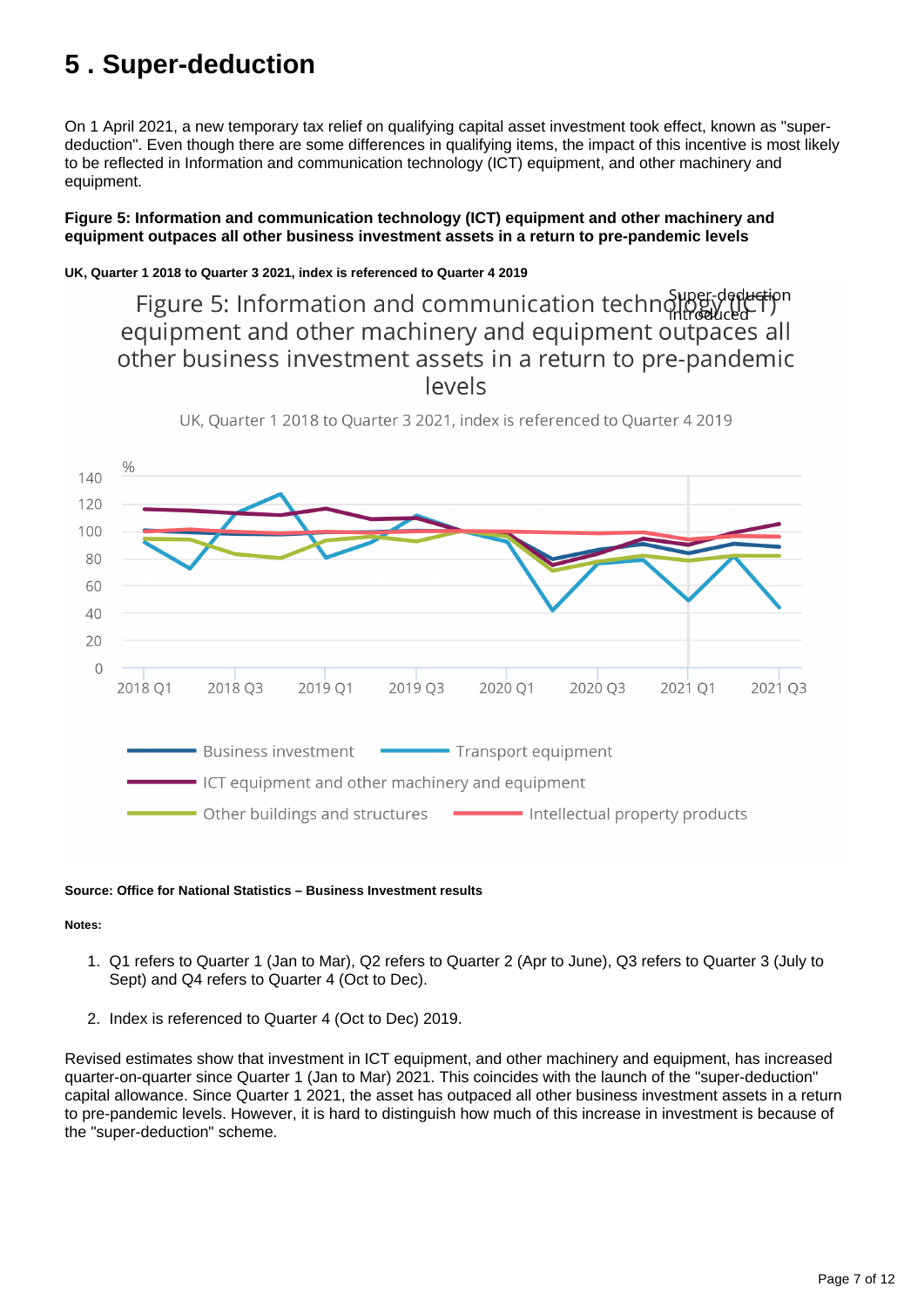Analysis of respondent comments to our Quarterly Acquisitions and Disposals of Capital Assets Survey (QCAS) found that 13% of respondents reported increasing their investment during the quarter. However, only 1% of these comments mentioned the "super-deduction" allowance when giving reasons for their increased investment. "MAKE UK", a body that represents manufacturers in the UK, has reported an uptick in investment intentions over the last two quarters, but found it difficult to identify if the new tax scheme is the sole driver for this. More information is available in the document [MAKE UK Industry Outlook 2021 Q3](https://www.makeuk.org/-/media/eef/files/reports/industry-reports/make-uk-bdo-manufacturing-outlook-2021-q3.pdf) (PDF, 4.53MB)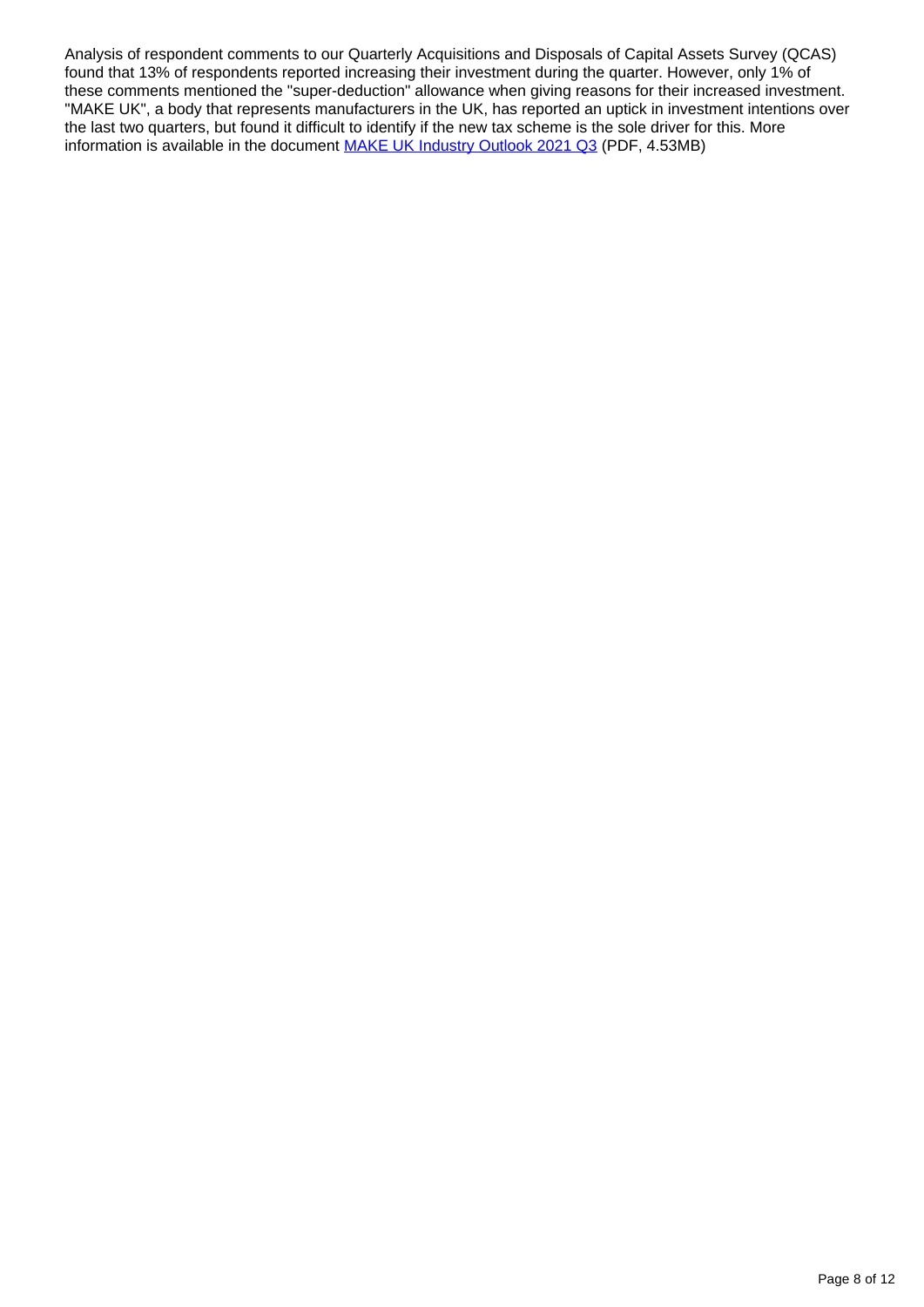# <span id="page-8-0"></span>**6 . International comparison of gross fixed capital formation for the Group of Seven nations**

Using data collated by the Organisation for Economic Co-operation and Development (OECD) from relevant national statistical institutes, we can compare gross fixed capital formation (GFCF) within the Group of Seven (G7). The majority of G7 nations experienced falls in GFCF growth in Quarter 3 (July to Sept) 2021. Italy was the standout country with 1.6% growth in the latest quarter. The United Kingdom performed better than the average of the G7 nations, with a negative growth of 0.9%, while the average was negative 1.0%. Canada had a particularly weak Quarter 3 2021 with a fall of 3.6%.

#### **Figure 6: UK growth of gross fixed capital formation (GFCF) were above the Group of Seven (G7) average in Quarter 3 (July to Sept) 2021**

**G7 nations quarter-on-quarter growth of GFCF, current price, seasonally adjusted, Quarter 2 (Apr to June) 2021 to Quarter 3 (July to Sept) 2021**

## Figure 6: UK growth of gross fixed capital formation (GFCF) were above the Group of Seven (G7) average in Quarter 3 (July to Sept) 2021

G7 nations quarter-on-quarter growth of GFCF, current price, seasonally adjusted, Quarter 2 (Apr to lune) 2021 to Ouarter 3 (luly to Sept) 2021



#### **Source: Office for National Statistics – Business Investment results**

**Notes:**

- 1. The Group of Seven (G7) is an intergovernmental organisation consisting of Canada, France, Germany, Italy, Japan, the UK and the United States.
- 2. The coronavirus pandemic has affected each country in different ways and as a result, restrictions have been put in place at differing times by each country.
- 3. Data shown in this chart reflect the latest available at the time of production of this bulletin, including provisional data, which may subsequently be revised.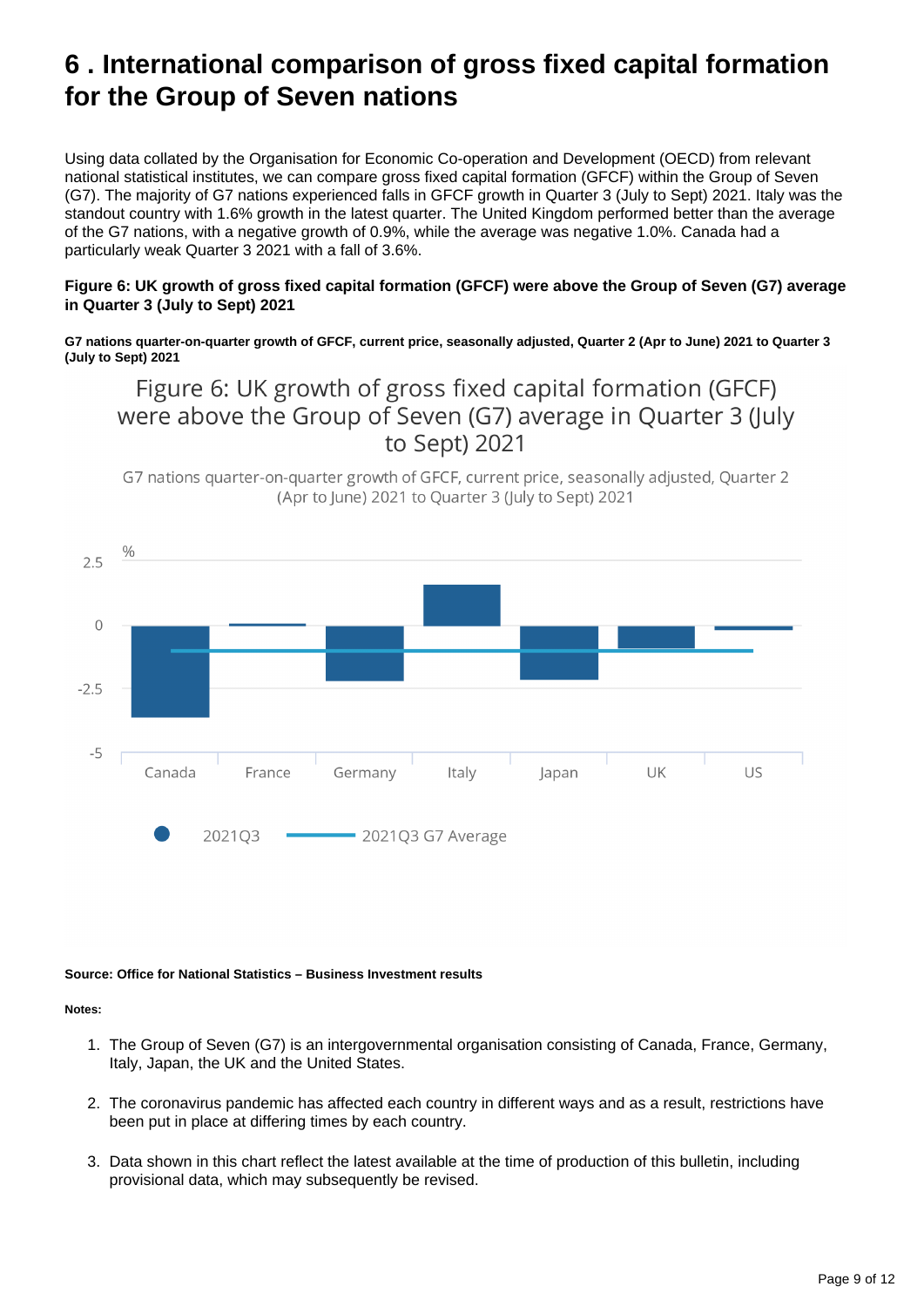# <span id="page-9-0"></span>**7 . Business investment in the UK data**

#### [Business investment by industry and asset](https://www.ons.gov.uk/economy/grossdomesticproductgdp/datasets/businessinvestmentbyindustryandasset)

Dataset | Released 22 December 2021

Detailed breakdown of business investment by industry and asset, in current prices and chained volume measures, non-seasonally adjusted and seasonally adjusted, UK.

#### [Business investment by asset](https://www.ons.gov.uk/economy/grossdomesticproductgdp/datasets/businessinvestmentbyasset)

Dataset | Released 22 December 2021

Detailed breakdown of business investment by asset, in current prices and chained volume measures, nonseasonally adjusted and seasonally adjusted, UK.

#### [Gross fixed capital formation -- by sector and asset](https://www.ons.gov.uk/economy/grossdomesticproductgdp/datasets/grossfixedcapitalformationbysectorandasset)

Dataset | Released 22 December 2021

Sector and asset breakdowns of gross fixed capital formation (GFCF), including business investment and revisions, in current prices and chained volume measures, non-seasonally adjusted and seasonally adjusted, UK.

#### [Quarterly Stocks Survey \(QSS\) and Capital Assets Survey \(QCAS\) textual data analysis](https://www.ons.gov.uk/economy/grossdomesticproductgdp/datasets/quarterlystockssurveyqssandcapitalassetssurveyqcastextualdataanalysis)

Dataset | Released 22 December 2021

The indicators and analysis in this dataset are based on qualitative responses from comments left by responding businesses to both our Quarterly Acquisitions and Disposals of Capital Assets Survey (QCAS) and Quarterly Stocks Survey (QSS).

#### [Gross fixed capital formation – by sector and asset](https://www.ons.gov.uk/economy/grossdomesticproductgdp/datasets/grossfixedcapitalformationbysectorandasset)

Dataset | Released 28 October 2021

Sector and asset breakdowns of gross fixed capital formation (GFCF), including business investment and revisions, in current prices and chained volume measures, non-seasonally adjusted and seasonally adjusted, UK.

## <span id="page-9-1"></span>**8 . Measuring the data**

Quality and methodology information on strengths, limitations, appropriate uses, and how the data were created is available in the **[Business investment QMI](https://www.ons.gov.uk/economy/investmentspensionsandtrusts/methodologies/businessinvestmentqmi)**.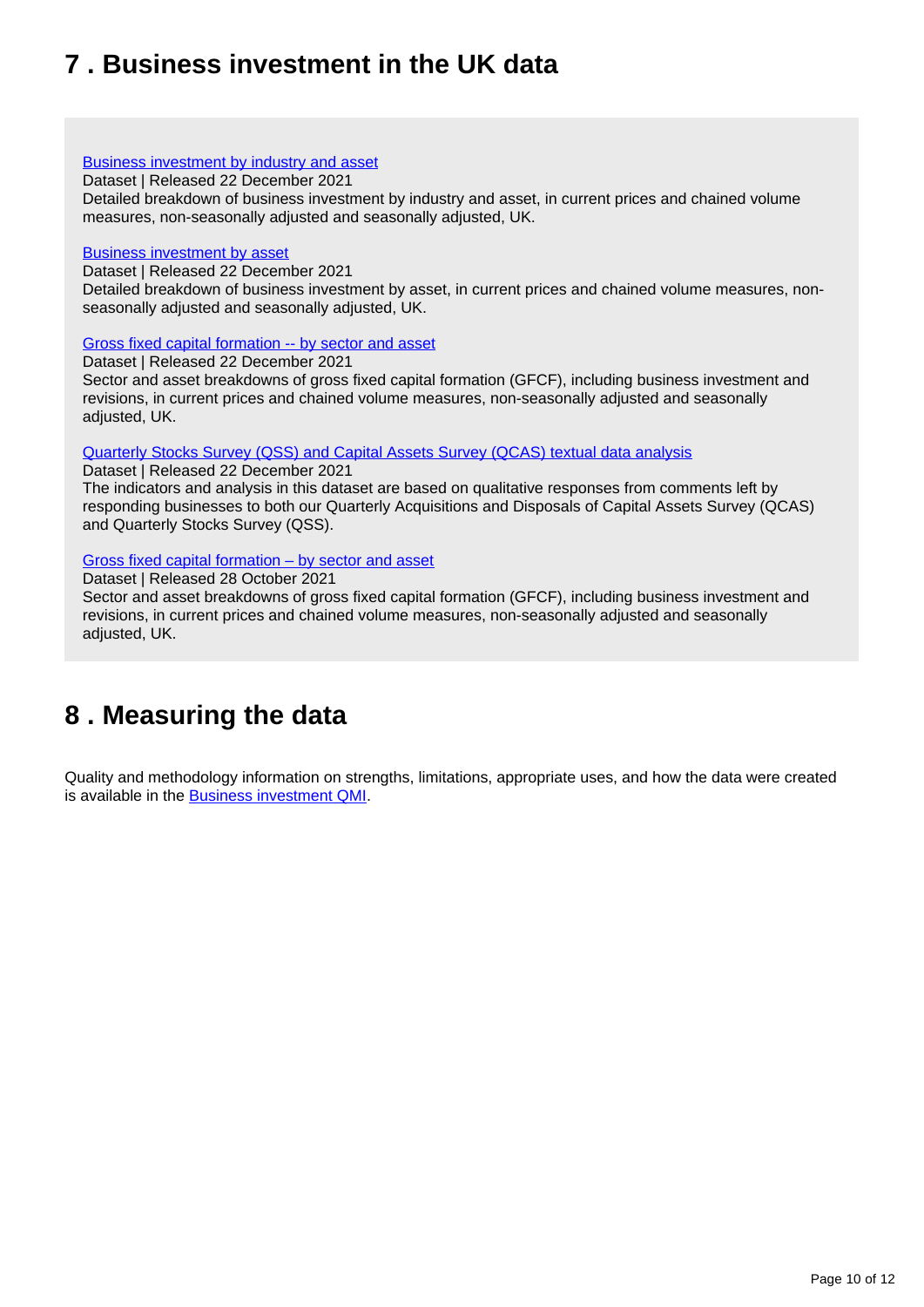## **Revisions**

In line with [theNational Accounts Revisions Policy](https://www.ons.gov.uk/methodology/methodologytopicsandstatisticalconcepts/revisions/revisionspoliciesforeconomicstatistics/nationalaccountsrevisionspolicyupdateddecember2017), the dataset as part of this publication is open to revision back to Quarter 1 (Jan to Mar) 2020. The revisions made in this publication are on account of new survey data, other revised source data, an in-depth seasonal adjustment review and a correction to transport data that was identified post provisional publication. You can find more information on the latter revisions in our Business investment in [the UK: April to June 2021 revised results bulletin](https://www.ons.gov.uk/economy/grossdomesticproductgdp/bulletins/businessinvestment/apriltojune2021revisedresults).

Table 1: Revisions to quarter-on-quarter growth for gross fixed capital formation and business investment Quarter 1 (Jan to Mar) 2020 to Quarter 3 (July to Sept) 2021

|                                         | <b>Percentage points</b> |     |        |        |     |                                                 |        |
|-----------------------------------------|--------------------------|-----|--------|--------|-----|-------------------------------------------------|--------|
|                                         | 2020 Q1                  |     |        |        |     | 2020 Q2 2020 Q3 2020 Q4 2021 Q1 2021 Q2 2021 Q3 |        |
| <b>Gross fixed</b><br>capital formation | 0.1                      | 0.9 | $-2.8$ | $-0.7$ | 1.9 | 15                                              | $-17$  |
| <b>Business</b><br>Investment           | $-0.4$                   | 24  | $-3.9$ | $-1.0$ | 1.8 | 3.8                                             | $-2.9$ |

Source: Office for National Statistics

Notes

- 1. Q1 refers to Quarter 1 (Jan to Mar) Q2 refers to Quarter 2 (Apr to June) Q3 refers to Quarter 3 (July to Sept) and Q4 refers to Quarter 4 (Oct to Dec).
- 2. Revisions are between the first quarterly estimate, published 11 November 2021, and revised estimates, published 22 December 2021.

## **Changes to this bulletin**

All data within this bulletin, unless specified, are presented in chained volume measure (CVM). This means they have the effect of price changes removed (in other words, the data are deflated).

## **The impact of the coronavirus (COVID-19) on our estimation methods**

In Quarter 3 (July to Sept) 2021, the Quarterly Acquisitions and Disposals of Capital Assets Survey (QCAS), one of the largest data sources for gross fixed capital formation (GFCF) and business investment, had a response rate of 68.4%. This compares with an average response rate of 71.1% during 2020, and 82% for 2019 with revised results.

As a result of these challenges, business investment estimates for Quarter 3 2021 are subject to more uncertainty than usual and are likely to have larger than usual revisions in subsequent releases.

### **Coronavirus data**

Our latest data and analysis on the impact of the coronavirus on the UK economy and population are available on our [coronavirus webpage](https://www.ons.gov.uk/peoplepopulationandcommunity/healthandsocialcare/conditionsanddiseases). This is the hub for all coronavirus-related publications, including the fortnightly Business Insights and Conditions Survey (BICS).

The Office for National Statistics (ONS) has released a [public statement on COVID-19](https://www.ons.gov.uk/news/statementsandletters/covid19andtheproductionofstatistics) and the production of statistics. If you have specific queries, you can [send an email to the Media Relations Office.](mailto:media.relations@ons.gov.uk)